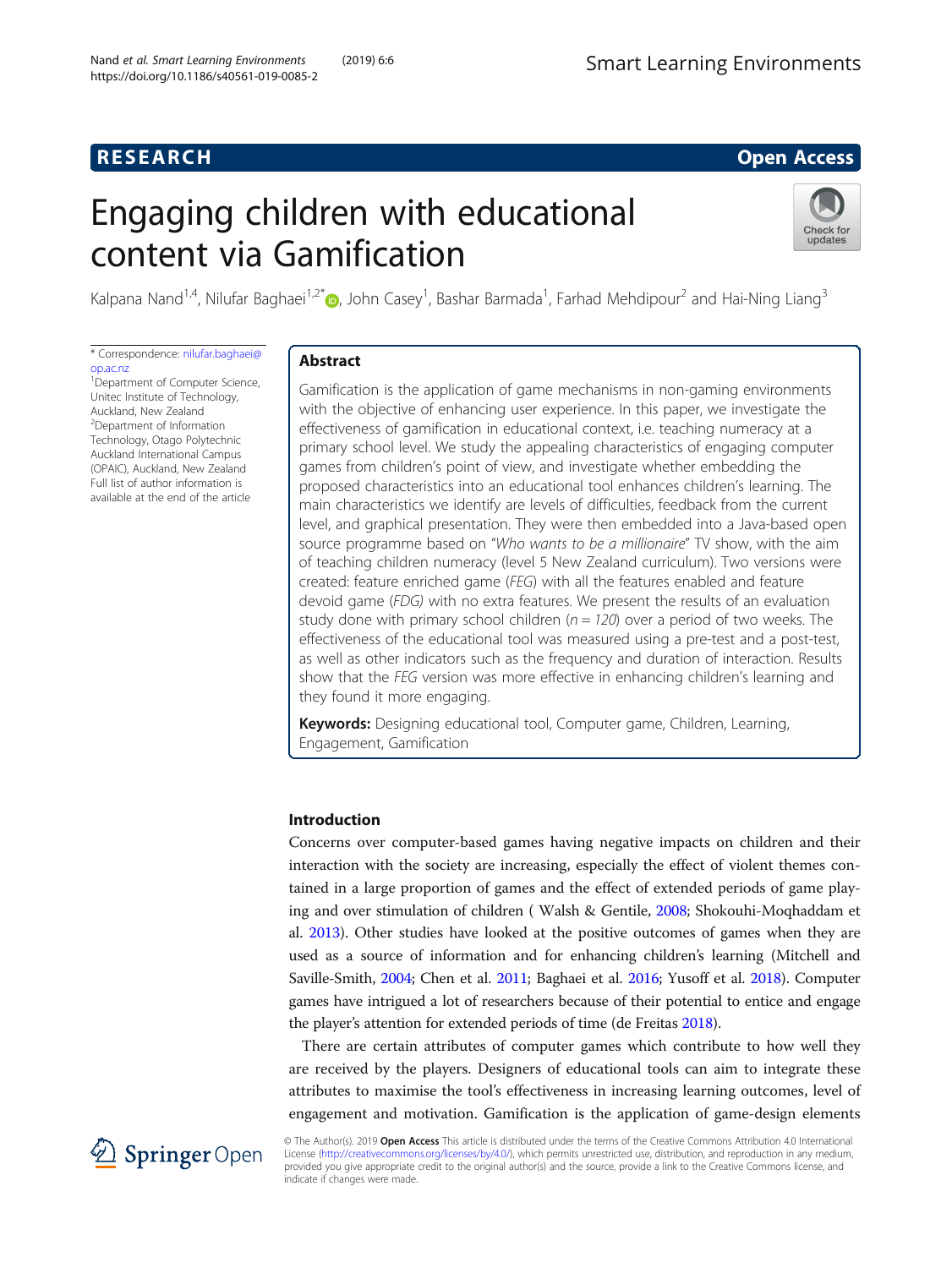principles in non-game contexts (De-Marcos, et al. [2014](#page-13-0); Robson, et al. [2015](#page-14-0); Nehring et al. [2018](#page-13-0)). It employs game design elements to achieve different goals including improving user engagement (Hamari, [2015;](#page-13-0) Nehring et al. [2018\)](#page-13-0), user behaviour (Reddy, [2018](#page-14-0)), organizational productivity (Zichermann & Cunningham, [2011](#page-14-0)) and learning (Denny, [2015;](#page-13-0) Gooch et al., [2016;](#page-13-0) Cózar-Gutiérrez, et al. [2016\)](#page-13-0). Gamification has been shown to increase learners' engagement with course materials and improve their motivation, learning participation and collaboration (Denny, [2015](#page-13-0); Dicheva et al. [2015](#page-13-0); Nehring et al. [2018](#page-13-0)).

According to Prensky ([2001](#page-14-0)) a prerequisite of successful learning is motivation. He argues that a lot of what is in the curriculum is not motivating for students these days. Yet the same children are motivated and excited to play video games for long duration. What is notable according to Prensky [\(2001\)](#page-14-0) is that some children's attitude toward video games is the opposite of the attitude they have toward learning in schools. One way of getting children motivated is to design educational tools which are as engaging and motivating as popular commercial games. These tools can be integrated with the curriculum to enhance children's motivation and learning.

The aim of this research project is to extract the characteristics of popular commercial games which are able to engage and motivate players, and embed those characteristics in an engaging educational tool. Our main research question is "what are the main characteristics of effective computer games that engage a player for such long periods?" This paper seeks to explore and examine those characteristics and to design engaging educational tools, based on those characteristics. The proposed educational tools aim to be used in primary school curriculum.

We begin by examining the relevant literature on the characteristics of engaging computer games and collecting opinions of 120 children, aged between 9 and 10 years old, who are enrolled in an Auckland primary school. We then apply our findings to design an educational tool that incorporates those characteristics. We believe our research paves the way for the systematic design and development of full-fledged engaging educational tools.

The remainder of this paper is organized as follows. Section 2 reports on the current literature. Section 3 outlines the research questions followed by methodology in Section 4. The modified game is presented in Section 5. We then describe the evaluation study and the results in Sections 6 & 7 respectively, followed by conclusions and future work.

### Related work

Learning is conventionally defined as the "process of acquiring competence and understanding" (Zhu et al., [2016](#page-14-0)), with competence being described as possessing specific skills and, understanding as possessing specific knowledge. The use of technology, such as computer games, to enhance students' learning in the classroom is a timely topic that permeates a lot of educational literature today. This is particularly important in today's society where students can access new games easily via platforms beyond desktop computers and gaming consoles. Video and computer game design have been studied by various researchers interested in finding out how different aspects of the game design could be utilised in developing educational tools (e.g., Malone, [1981](#page-13-0); Dickey, [2003](#page-13-0); Dondlinger, [2007](#page-13-0); Pinelle et al. [2008](#page-13-0)). Researchers have been interested in figuring out not just about game functions but what features in games make them engaging.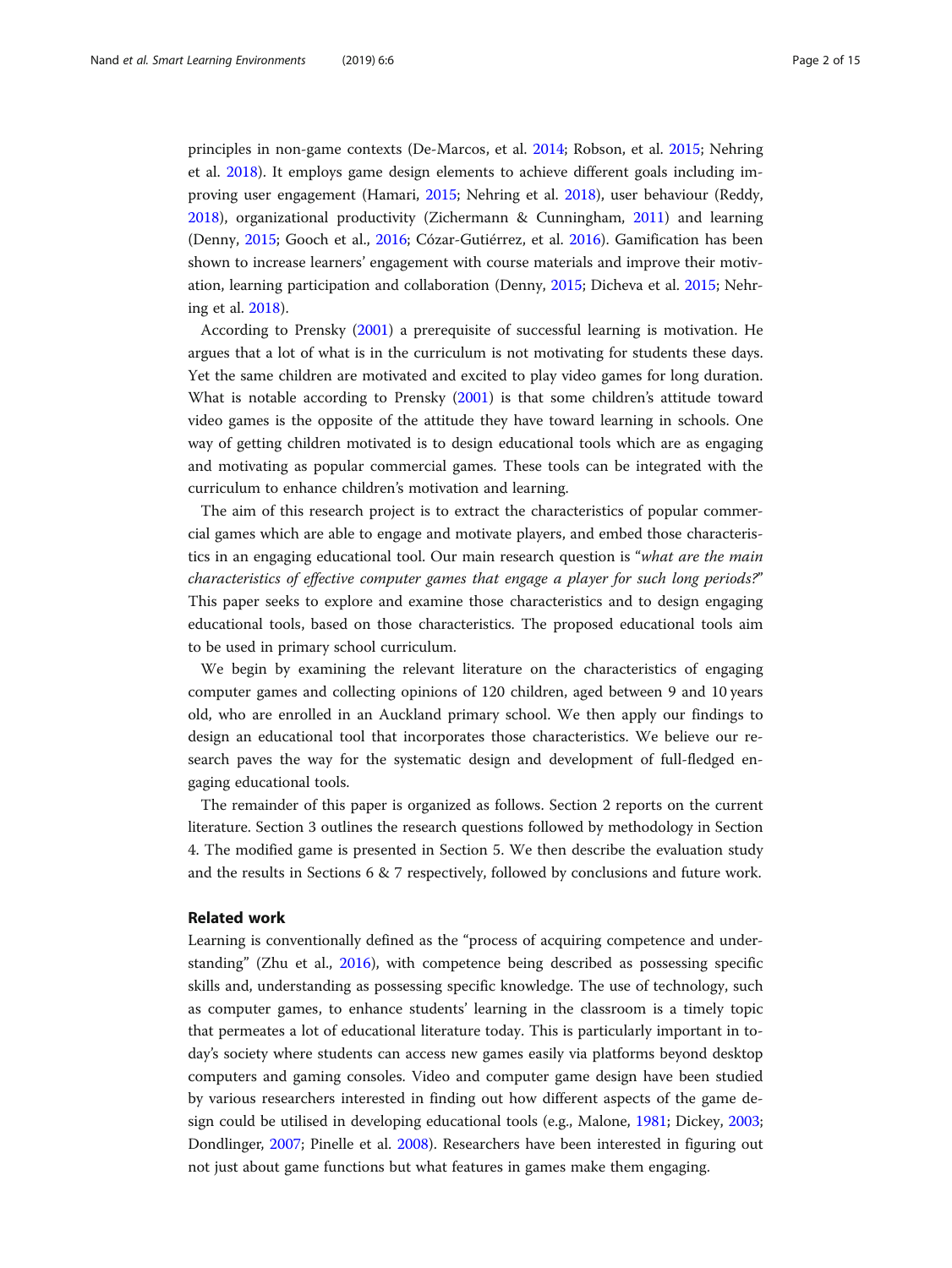A lot of studies over the years have shown that children's learning increased as a result of playing computer games. Research (e.g., Csikszentmihalyi, [1990](#page-13-0); Provost, [1990](#page-14-0); Rogoff, [1990](#page-14-0); Clark et al. [2018\)](#page-13-0) has shown that game playing makes up a vital element of a child's cognitive and social development. These studies assert that children learn more from playing and carrying out "hands-on" activities than by being simply asked to "recite" information from books.

According to Vygotsky ([1976](#page-14-0)), children learn by playing with others, creating and improving their zone of proximal development; as they play, they are more involved in carrying out complex activities. Fisch ([2005](#page-13-0)) has noted that children have learnt about diverse subjects such as prehistory and asthma education by playing computer games. The learning aspect of computer games has been further endorsed by Baghaei et al. ([2016](#page-13-0), [2017](#page-13-0)). In these studies, a set of design guidelines has been proposed that can be ideally applied to any game to teach children how to manage their diabetes. The results showed that children enjoyed playing the game and their knowledge of diabetes and healthy lifestyle increased as a result of playing the game. Other examples of educational and health-related games include (Halim et al. [2018](#page-13-0); Hinds et al. [2017](#page-13-0); Consolvo et al., [2006;](#page-13-0) Fujiki et al. [2008](#page-13-0); Alankus et al. [2010;](#page-13-0) Berkovsky et al. [2010](#page-13-0); Whitten et al. [2017](#page-14-0); Baranowski et al. [2016\)](#page-13-0). A lot of games stimulate thinking and curiosity and the outcome, i.e., the desire to win is what attracts players to playing any game. For any game to be successful, it must be able to engage the player and attract their attention.

Based on our experience (first author works in a primary school), most of the educational games available in New Zealand schools are not motivating enough for students and lack the fun factor. Children are not as motivated to play these games as they are to play commercial computer and video games at home. There is a need to design and develop more useful and engaging educational games, which are relevant to the current New Zealand curriculum and can be integrated in the day to day learning.

Parents are progressively accepting of the notion that using computer games as educational tool (Brand, [2012\)](#page-13-0). A study commissioned by the Interactive Games & Entertainment Association (IGEA) found that "79 per cent of parents with children under the age of 18 play video games, and a further 90 per cent of this group do so together with their children" (Brand, [2012,](#page-13-0) p. 13). Furthermore, the report also found "92 per cent of parents believe video games are educational, with three-in-four actively using games as an educational tool with their children" (Brand, [2012,](#page-13-0) p. 13). The report showed that video games are increasingly embraced as teaching tools not only by parents but also by teachers at schools and tertiary environments.

There has been some studies on systematic mapping of gamification applied to education (de Sousa Borges et al. [2014;](#page-13-0) Caponetto et al. [2014](#page-13-0)). Gamification, in an educational context, can be applied at elementary education, lifelong education, and higher education levels. In a practitioner's guide to gamification of education (Huang and Soman, [2013\)](#page-13-0), the authors outline a five step process 1) understanding the target audience and the context, 2) defining the learning objectives, 3) studying the experience, 4) identifying the resources, and 5) applying gamification elements. When considering gamification, some key criteria to be considered are the duration of the learning program, the location of the learning (for example: classroom, home, or office), the nature of the learning programme (for example one-on-one or group), and size of class (or size of groups). Olsson et al. [\(2015\)](#page-13-0) pointed that in virtual learning environment users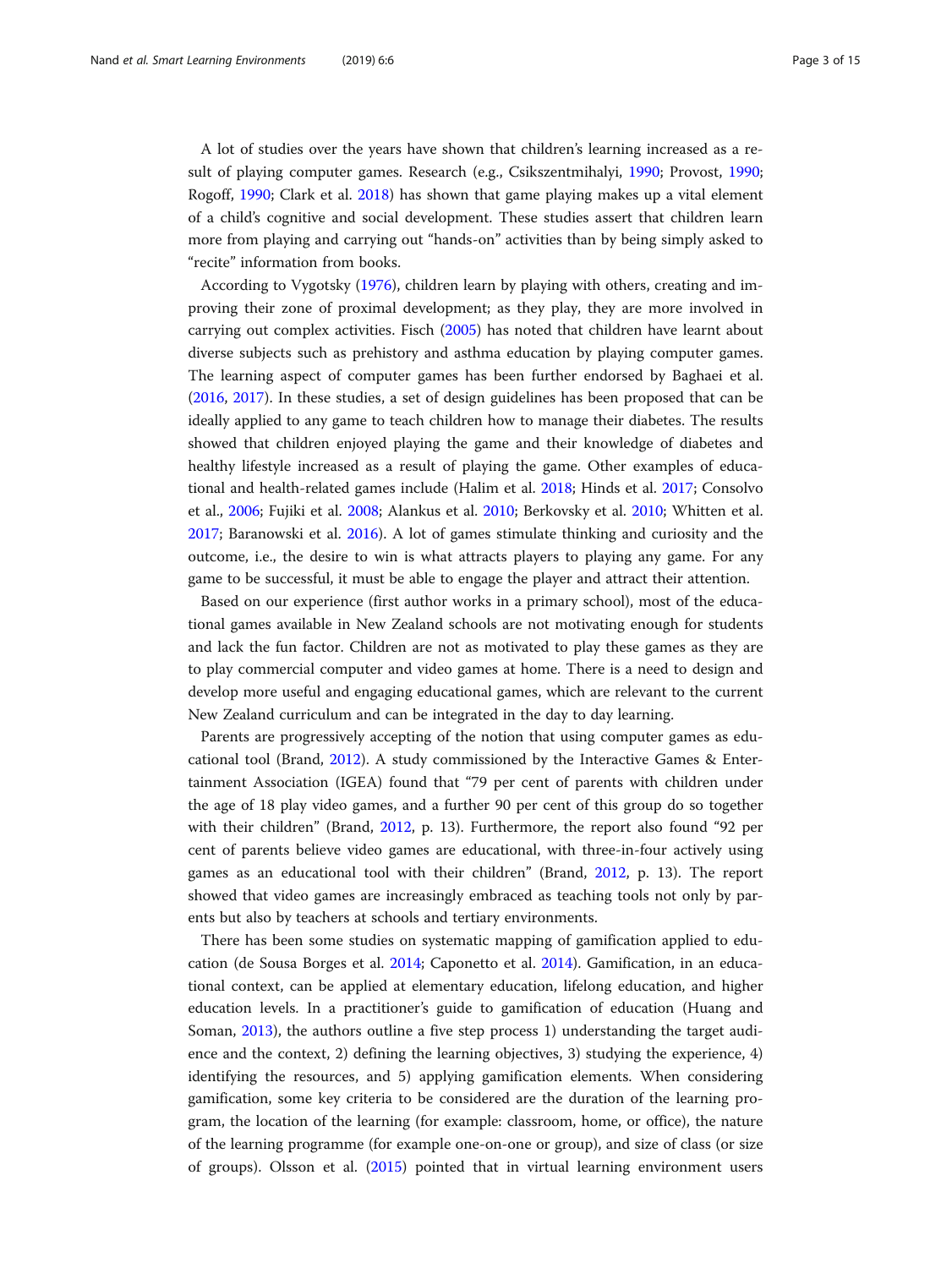usually feel lonely and puzzled in their learning journey, therefore visualization and gamification may be applied as solutions, but the former worked better than the latter. It is suggested that the effects of gamifications are worth studying more deeply and widely on various learning styles. Urh et al. ([2015](#page-14-0)) analysed the use of gamification in e-Learning process, including its advantages and disadvantages, and argued that there were possibilities of practice gamification in higher education. They stated that the application of gamification was designed to meet project objectives, thus different types of education would affect the system development as well as different learning styles and personalities of learners (Nehring et al., [2018](#page-13-0)). Gamification facilities smart learning environments, which is defined by Merrill [\(2013\)](#page-13-0), as an environment that is effective, efficient and engaging.

Gamification has a lot of potential, but some effort is still required in the design and implementation of the user experience in order to further enhance participants' motivation and engagement with the platform.

## Research questions

Our research questions, in this study, are as follows:

- What are the main characteristics of engaging and popular computer games for children?
- Can adding those characteristics to an educational tool enhance their learning?

As the first step, we decided to explore those characteristics by collecting feedback from primary school children. We then designed an educational tool based on the feedback we collected.

# Collecting users' input

We selected a group of 120 children aged between 9 and 10 at Glen Eden Primary School in Auckland, New Zealand. They were given a questionnaire and were asked to choose 3 features (from a given list) of computer games that they found most appealing.

As shown in Fig. [1](#page-4-0), the following game attributes were most appealing:

- Challenges (CH): having different levels in the game
- Feedback (FB): knowing how many points were scored
- Graphics (GH): having realistic graphics

In order to dig deeper into realistic graphics, a further questionnaire was designed and given to children. In this questionnaire children were asked to select three features which stood out for them when describing what realistic graphics were.

As shown in Fig. [2,](#page-4-0) the children identified the following attributes as the three aspects of graphics they liked the most in a game:

- Colorful images
- Real life characters
- High definition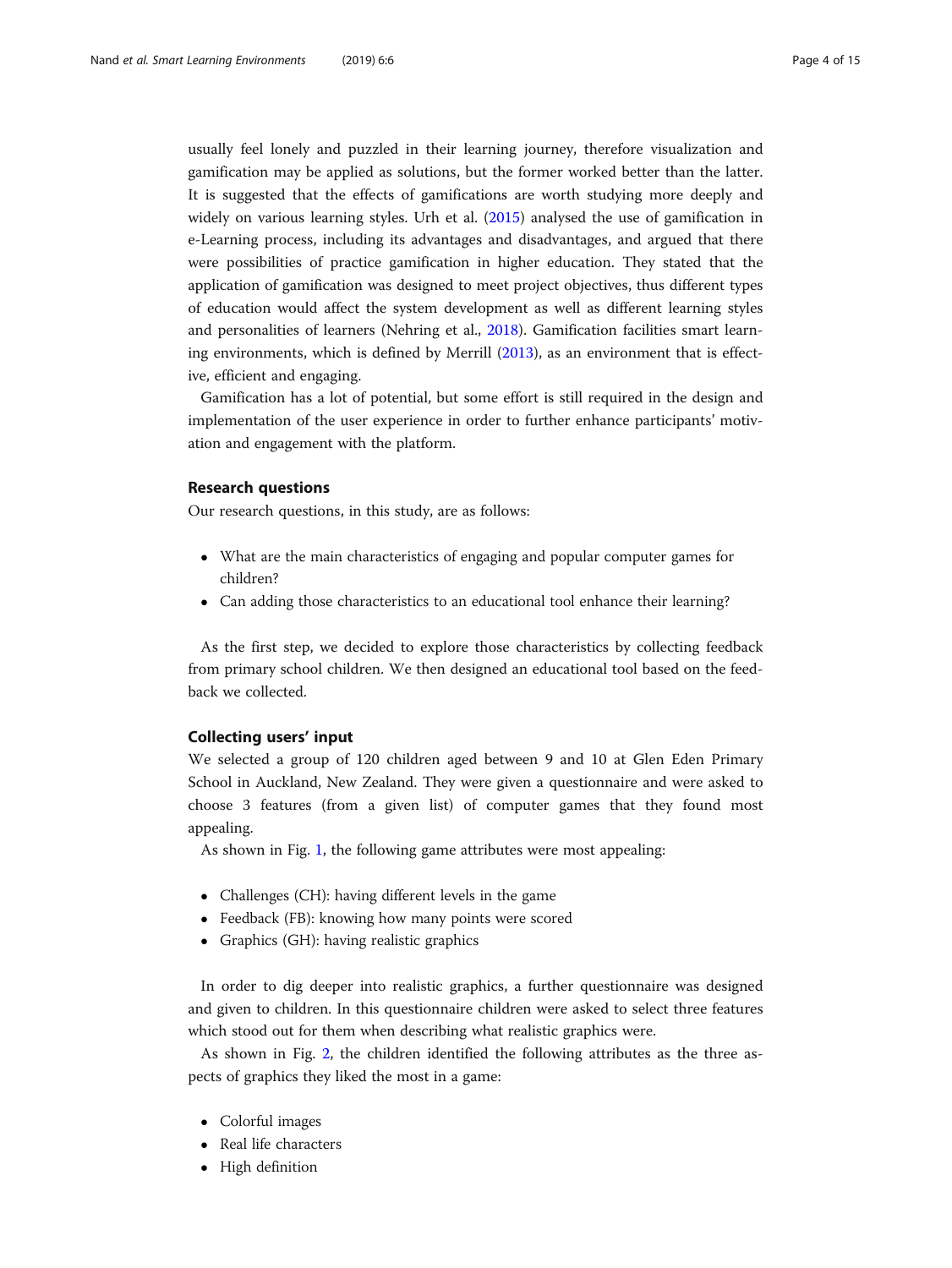<span id="page-4-0"></span>

Furthermore, children were asked to select the curriculum area in which they preferred a game to be designed in. The Topics Related part included Science, Social Studies, Technology and Te Reo (Mario language). Results are shown in Fig. [3.](#page-5-0)

As shown above, a vast number of children were interested in playing numeracy games. Some of the reasons given as to why they wanted a numeracy game developed included: "I want to get better at maths", "I want to learn my multiplication facts", "Learning maths in a game will be a fun way to learn" and "I don't like maths so playing a game and learning will be better".

# Game design

Driven by the three main characteristics identified by the target group and described in the previous section (i.e CH, FB and GH), a variety of open source

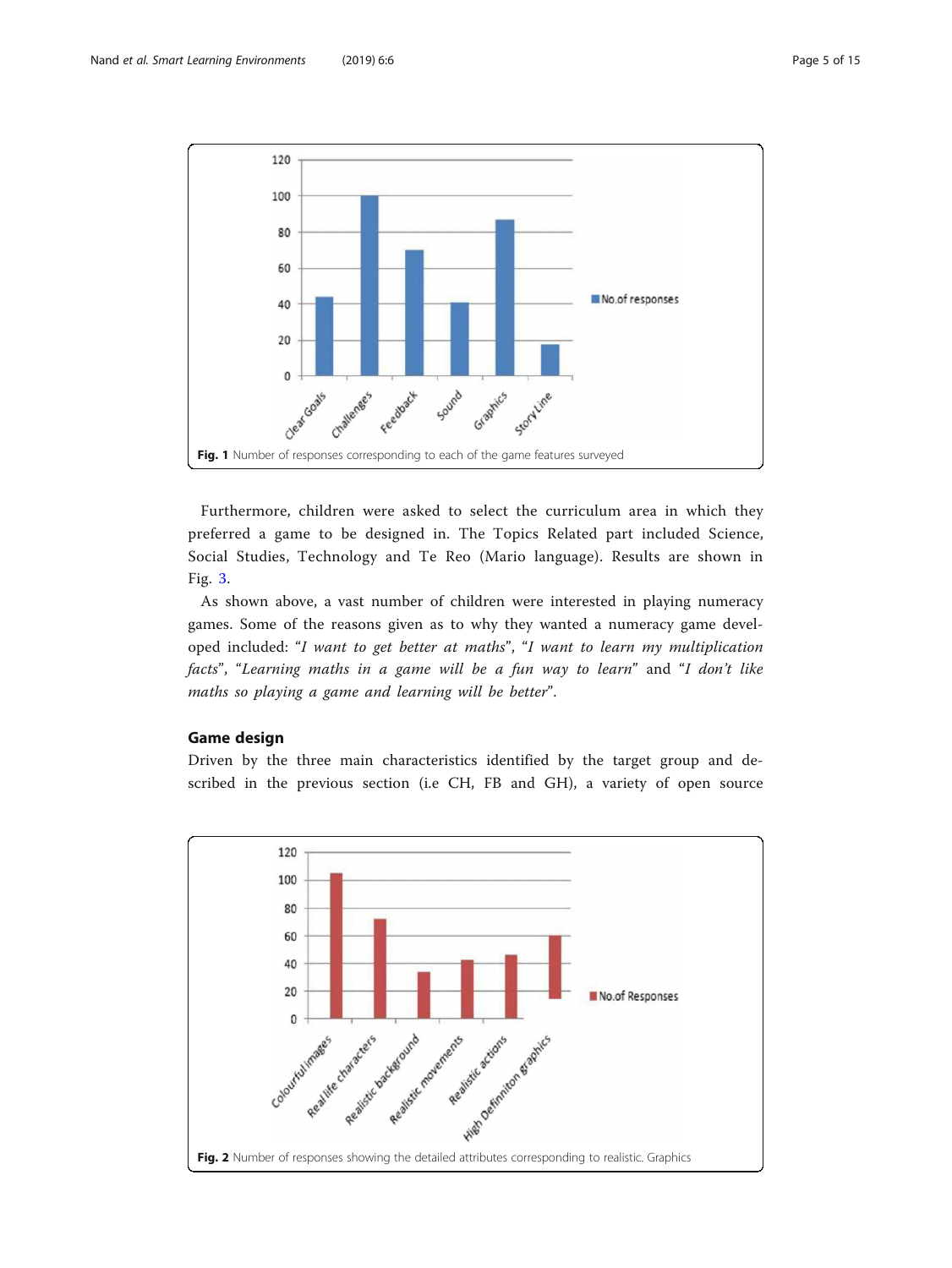<span id="page-5-0"></span>

games were examined. We felt that JQuizShow, a Java-based open source game (<http://quizshow.sourceforge.net/download.html>) is a suitable option to choose for the preliminary evaluation. The game is based on a television show ("Who wants to be a Millionaire") in which the participants are offered cash prizes for correctly answering a series of multiple-choice questions in the order of increasing difficulty levels. This game can be configured easily to include any content. New content can be added by including the questions at various levels as a text file. Choosing an incorrect answer at any point in the game ends the session, with a feedback message saying the game can be played again from the beginning. Depending on when the incorrect answer is given, the player can leave with either no money or a certain amount. The amount a player can leave with depends on the level reached.

The game designed for this study has three levels indicated by an amount written in white font compared to the rest of the amounts which are written in yellow font (see Fig. [4\)](#page-6-0). Once a player passes a level indicated by the amounts \$1000, \$32,000 and \$1 million, the player can leave anytime with the money associated with the highest previous level reached. This applies in both cases: when a player voluntarily chooses to leave the game and/or when the player gets an incorrect answer.

There are five chances for the player to leave with nothing. The first being if he or she were to give a wrong answer before obtaining the first guaranteed amount and the other four being if he/she gets an answer incorrect even before reaching the first level, which is \$1000. After reaching \$1000, this amount is guaranteed and subsequent questions are played for increasingly large sums (roughly doubling at each turn). The complete sequence of prizes is as follows: \$100, \$200, \$300, \$500, \$1000, \$2000, \$4000, \$8000, \$16,000, \$32,000, \$64,000, \$125,000, \$250,000, \$500, 000 and \$1000,000. Note that incorrectly answering intermediate level questions, e.g., \$4000, does not enable the player to leave with \$4000, but the last level reached, that is \$1000.

For this game, the New Zealand Numeracy Curriculum was used in order to determine the level of question suitable for the children selected for the study. In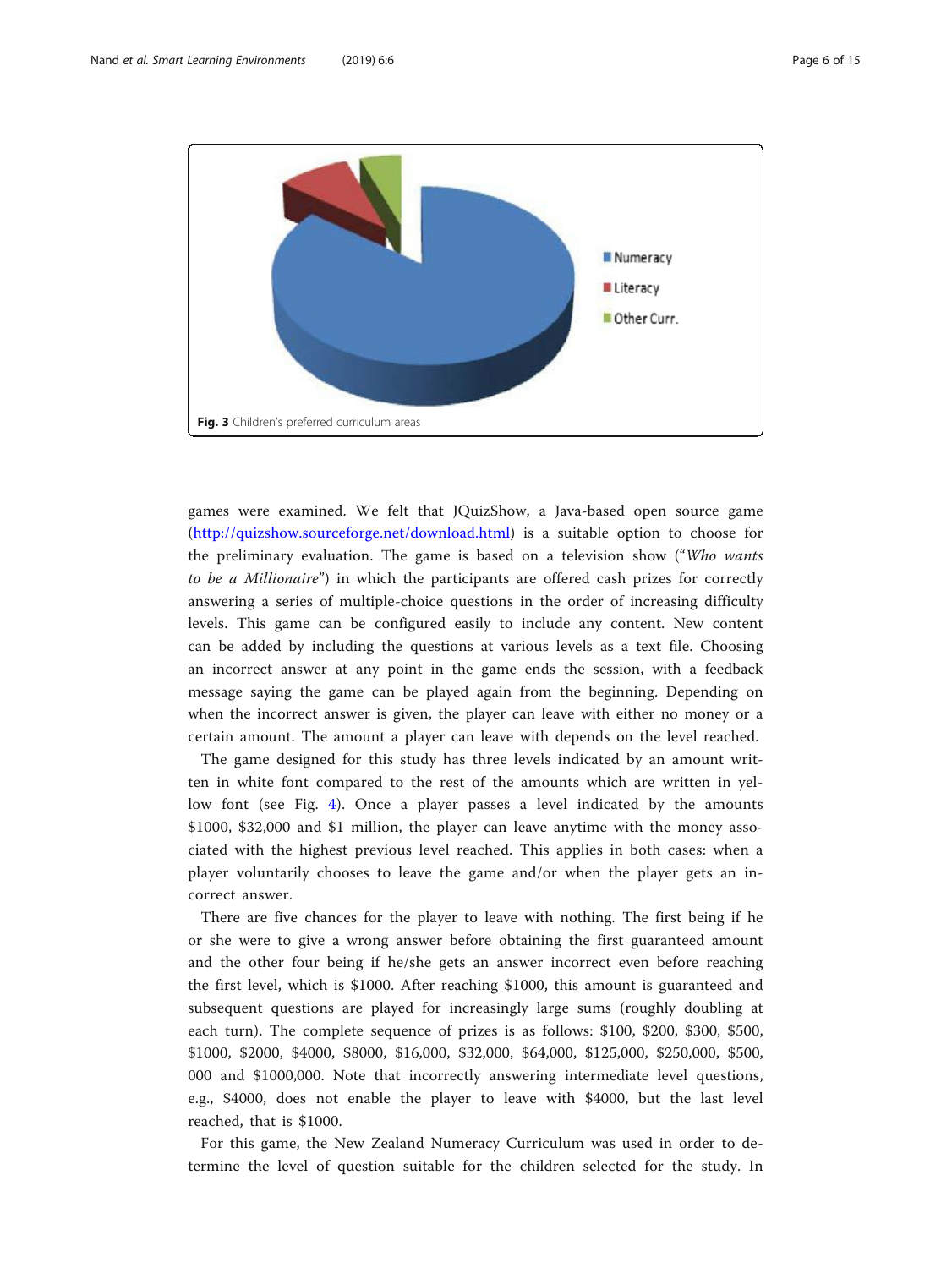<span id="page-6-0"></span>

| а<br><b>B</b> jOuizShow<br>File View Options Help                                                             |                                                                                                                                                 | 南南区                                                                                                                                                                                                                                                                                                 |
|---------------------------------------------------------------------------------------------------------------|-------------------------------------------------------------------------------------------------------------------------------------------------|-----------------------------------------------------------------------------------------------------------------------------------------------------------------------------------------------------------------------------------------------------------------------------------------------------|
| <b>Timer</b><br>:18<br>Game Screen                                                                            |                                                                                                                                                 | Score Screen<br>$n^k$ $\boxtimes$<br>15<br>\$1 MILLION<br>\$500,000<br>14<br>13<br>\$260,000<br>12<br>\$125,000<br>11<br>\$64,000<br>10<br>\$32,000<br>8<br>\$8,000<br>7<br>\$4,000<br>\$2.000<br>6<br>6<br>\$1,000<br>4<br>\$500<br>3<br>\$300<br>ė<br>\$200<br>\$100<br>$\mathbf{a}^{\mathbf{K}}$ |
| Trying for: \$16,000                                                                                          | (48)<br>60/50<br>What organization is best known for placing Bibles<br>in motels and hotels?                                                    | $\overline{Q}$<br>ඥිම<br>Y)                                                                                                                                                                                                                                                                         |
| A: Gideon International<br><b>C: Bible Study Fellowship</b>                                                   | <b>B: International Bible Society</b><br>D: Salvation Army                                                                                      | Version 1.0                                                                                                                                                                                                                                                                                         |
| b<br><b>E</b> jQuizShow                                                                                       |                                                                                                                                                 | <b>EIF R</b>                                                                                                                                                                                                                                                                                        |
| File View Options Help<br>Lifeline Override<br>Fifty-fifty<br>- Phone a friend<br>- Ask the Audience<br>Close | $a^k$ [2]<br>Game Level<br>Use the slider to set the game level COMPLETED:<br>$\sim$<br>$\pmb{\mathfrak{a}}$<br>5<br>10<br>15<br>Apply<br>Close | $\mathbf{u}_\kappa$<br>Score Screen<br>\$1 MILLION<br>15<br>\$250,000<br>13<br>\$125,000<br>12<br>\$64,000<br>11<br>10<br>\$32,000<br>9<br>\$16,000<br>8<br>\$8,000<br>7<br>\$4,000<br>6<br>\$2,000<br>6<br>\$1,000<br>\$500<br>4<br>3<br>\$300<br>2<br>\$200<br>\$100                              |
| Game Screen<br>Trying for: \$500,000                                                                          | $\left( 30\right)$<br>50.50                                                                                                                     | $a^k$ $a^k$<br>$\alpha$<br>ها<br>(୧୯୨<br>۳                                                                                                                                                                                                                                                          |
| A: Pheromones                                                                                                 | The hormone, epinephrine, is more commonly<br>know by what name?<br><b>B: Prolactin</b>                                                         |                                                                                                                                                                                                                                                                                                     |
| c: Insulin                                                                                                    | D: Adrenaline                                                                                                                                   | Version 1.0                                                                                                                                                                                                                                                                                         |
|                                                                                                               | Fig. 4 a and b Screenshots from the game "who wants to be a millionaire?"                                                                       |                                                                                                                                                                                                                                                                                                     |

order for the game to be enjoyable and engaging, it was necessary that the players were given the type of questions of which they had prior knowledge and which were not extremely difficult or "boringly" easy (e.g., a good solution was to provide a progressive level of skills). Their teachers were consulted and the numeracy levels of the children were taken into consideration. It was revealed that the children in the target group were on level 5 according to the New Zealand Numeracy Curriculum. Three levels of questions were therefore developed at level 5 on the following topics:

- Level 1: Addition/Subtraction
- Level 2: Multiplication/division
- Level 3: Combining all the above operations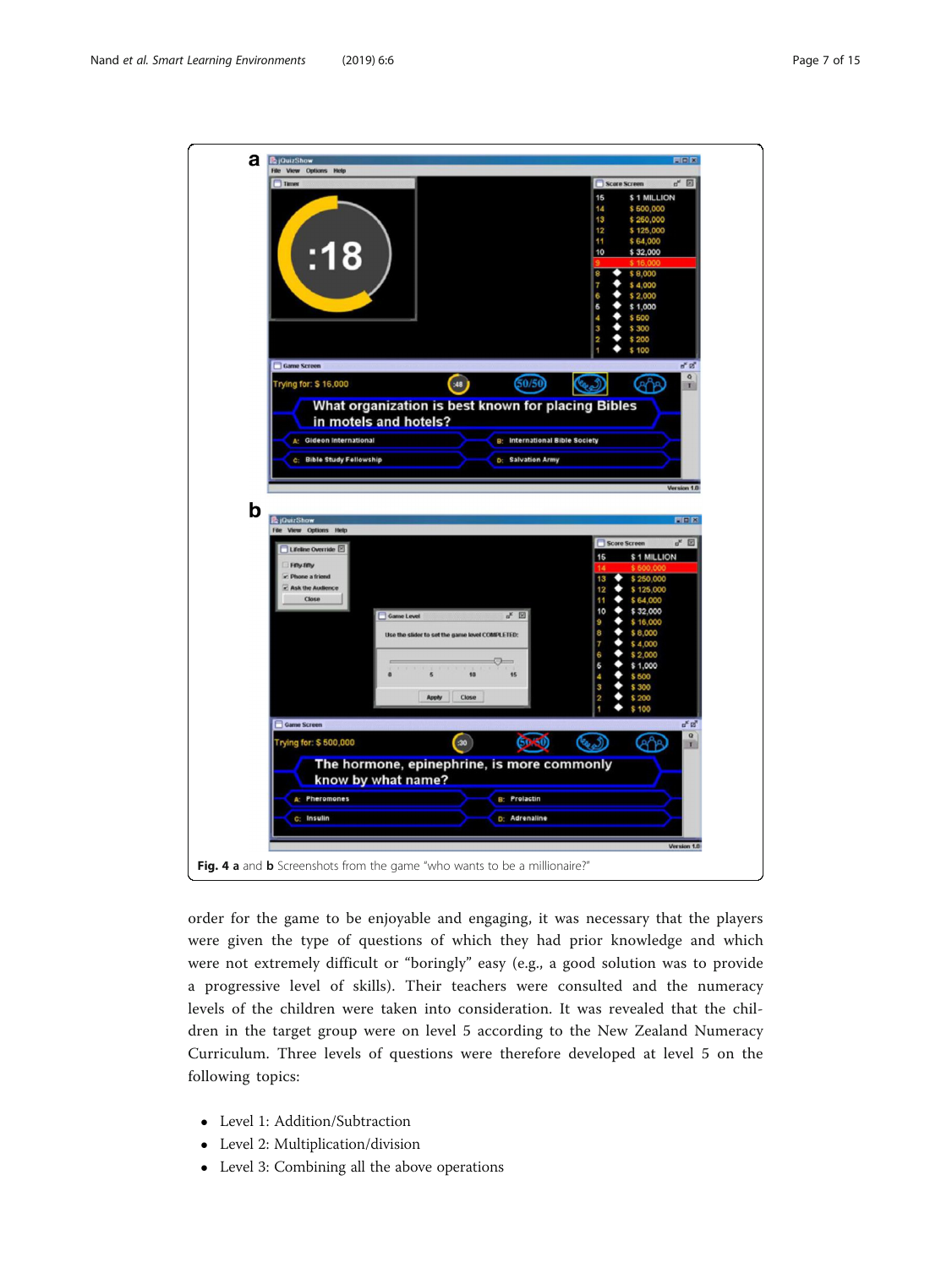We developed two versions. The first version was a feature enriched game (FEG) which had extensive use of the three identified features (i.e., CH, FB & GH) and the second version, a feature devoid game (FDG) had overt absence of these features.

#### Feedback feature implementation (FB)

In order to study the impact of feedback in the game, the feature was used multiple times, almost after every stage in the game. Feedback was implemented using floating dialogue boxes as well as part of the permanent fixture of the game. Apart from the transient feedback, permanent feedback based on the level of question being answered and the amount of money in the bag is provided on the score screen on the top right hand corner of the screen.

The "help" options were in the form of fifty-fifty, phone a friend and ask the audience. These were slightly different to the actual TV game the computer game is based on. The help options were made available using the three icons in Fig. [4](#page-6-0) and their implementation is described as follows:

#### Fifty-fifty

The player can choose to have the computer randomly eliminate two of the incorrect answer choices, leaving the player with a choice between the correct answer and an incorrect choice. Based on these two choices, he or she then makes the answer selection.

# Phone-A-friend

Players can ask one out of three pre-arranged friends for an answer. These three friends can be arranged before commencing the game. In the television game, the player can phone one of three pre-arranged friends. Since this not possible in a classroom setting, the player could ask one of three pre-arranged classmates for an answer. The conversation between the friend and the player is timed in the game, with a configurable time, and a value of 60 s was used. If the time expires then the game is ended.

#### Ask the audience

The player can ask any of their classmates. In the television game, the players get to ask the audience for help. In a classroom setting, we chose to let the players ask any of their classmates. This can involve shouting the question over to a friend in another corner of the room, building up even more excitement in the game.

In the FDG version, feedback was minimal. When a player selects an option, the answer is highlighted with a white box around the answer. If the option selected is correct, then the answer is highlighted again in a basic white colour. A prompt with the dollar amount won is shown next. The player is not given any feedback about what to do next. If a player selects an incorrect answer, then a prompt appears with \$0 displayed on it. The player is not informed about what to do next. On the score screen displayed in the top right hand corner of the main screen, the dollar amounts are displayed. There is no indication during the game as to how much the player has won. Also there is no indication of what the guaranteed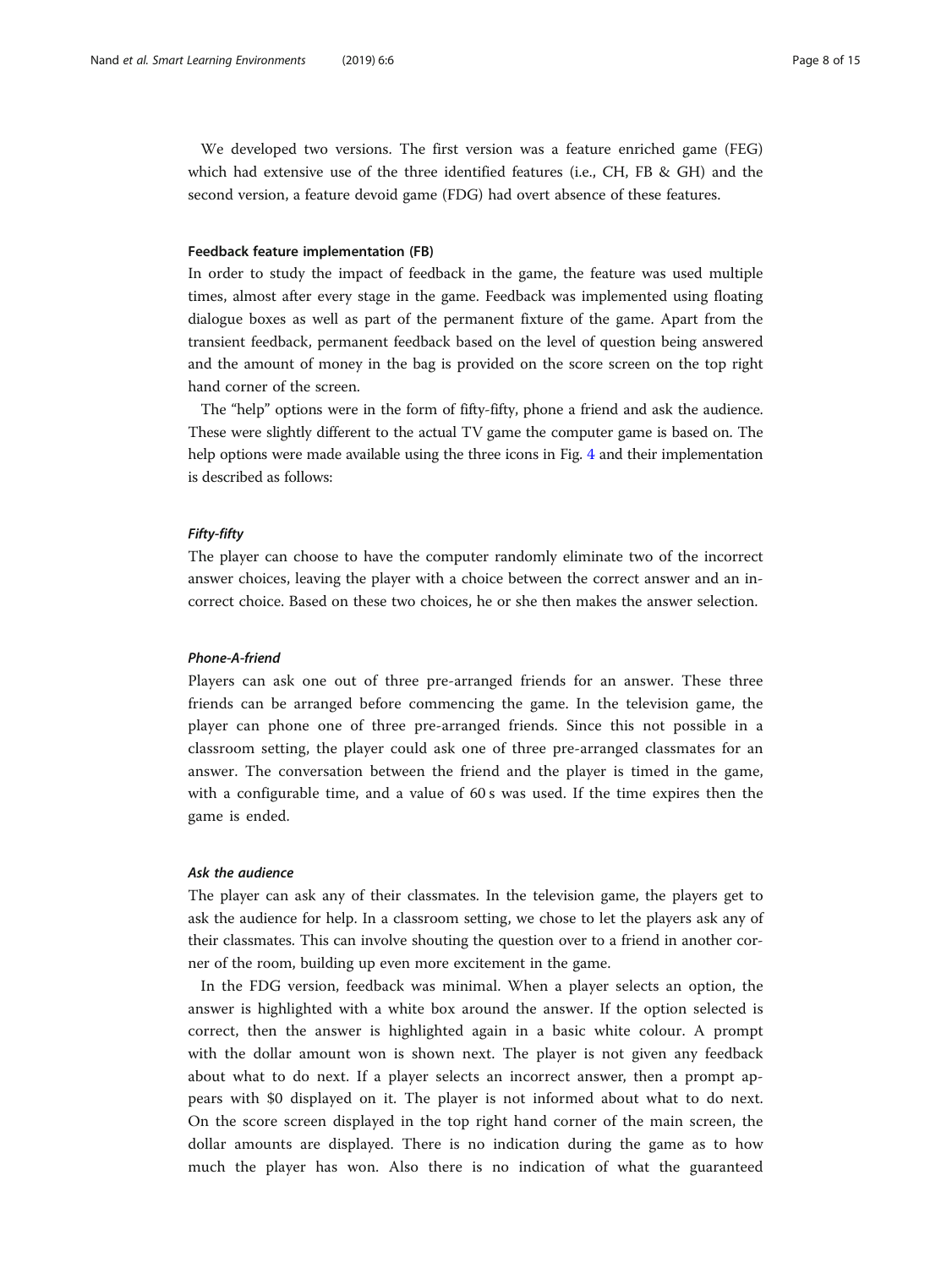amounts in the game are. Additionally, the FDG did not have any additional "help" options as in the FEG version, i.e., fifty-fifty, phone a friend or ask the audience.

#### Challenge feature implementation (CH)

In the FEG version, challenge exists in the form of the difficulty level of the questions. The number of levels players can have is configurable and for the purpose of this study three levels were used. Each level contained a set of 5 questions, with level 1 being the easiest set. The game starts with level 1 questions asked 5 times after which \$1000 level is reached in terms of the money earned. At this point \$1000 becomes a guaranteed take-home amount. The next set of 5 questions is then asked from level 2 after which \$32,000 becomes a guaranteed take-home amount. Finally, the most difficult set of questions were asked from level 3 after which the player takes home 1 million dollars. The increasing level of difficulty challenges the students to come back and play the game again if they get an answer incorrect in order to achieve a higher level. There is a catalogue of questions stored in the game so that different questions are asked each time a player interacts with the game. New questions can easily be added to the catalogue.

It was difficult to design a version of the game without a challenge feature as the core part of the game is to win increasing amounts of money, which in itself is a challenge feature. However, in the FDG version, the challenge in terms of the difficulty level of the questions was minimised. This was done by randomising the difficulty level of questions instead of a gradual increase. Hence a player could encounter a level 3 (most difficult) question to start with and get a relatively easy question towards the crucial part closer to the end of the game dealing with winning a large sum of money. The randomization of the level of questions was based on the premise that players encountering difficult questions at the start would feel discouraged and abandon the game in the early stages and after a while stop playing altogether. Conversely, players answering a relatively easy question at the point of winning a major prize would not feel the same sense of achievement as they would if they won the same money by answering a difficult question.

#### Graphics feature implementation (GH)

Graphics includes both colour and sound. In terms of colour, the FEG version had a lot of attractive colours in all the parts of the persistent screen as well as the transient dialogues. The main screen has a black background and the questions appear in a blue framed box. The questions are displayed in white font while the optional answers are displayed in yellow font against a black background. When a player selects an answer, this selection gets highlighted in orange. If the option selected is correct, then the correct answer gets highlighted in green. If an option is selected and it is the incorrect option, then the correct answer gets highlighted in green while the incorrect answer remains highlighted in orange. The dollar amounts that appear on the score screen on the top right hand corner of the main screen appear in a yellow font. The guaranteed amounts of \$1000, \$32,000 and \$1000,000 appear in a white font. When a player wins an amount of money, this amount is highlighted in bright red. In contrast to the use of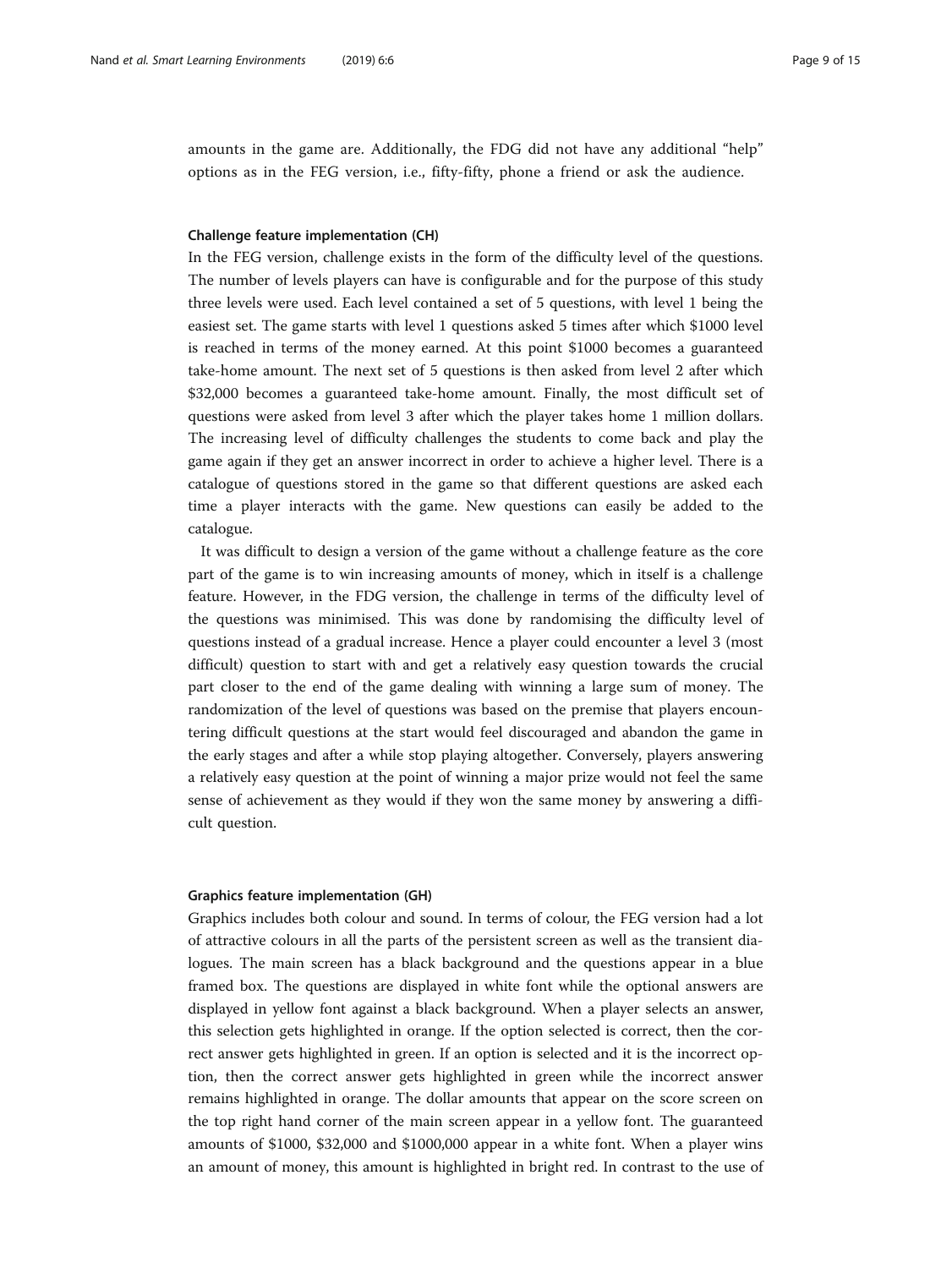<span id="page-9-0"></span>the bright colours, the FDG version was done in the two basic colours of black and white.

In terms of sound, there is a soft, continuous background tune played while the FEG version of the game is being played. When a correct answer is selected, a short, high musical note is played to indicate that this is the correct answer. If an answer selected is incorrect, then a short, low musical note is played to indicate that this is the incorrect answer. At the completion of the game, a clapping sound is played to congratulate the player. In the FDG version all music was muted.

#### Evaluation study

The study was conducted with 120 children aged between 9 and 10 at Glen Eden Primary School in Auckland. The study was approved by the Unitec Institute of Technology Ethics Committee. The participants were divided into a Control group and a Test group of 60 students each. Both groups were pre-tested firstly on the numeracy learning outcomes. The Test group was given the FEG version to play over a period of two weeks and the Control group was given the FDG version to play over two weeks. Both groups were given post tests on the numeracy learning outcome.

Both FEG and FDG versions of the game were installed on the 12 available computers in the school library and as time permitted, pupils in groups of 12 were given the games to play in a separate room with the computers. Both Control and Test groups played at different times and were not able to see what version of game each group was playing. There was a deliberate attempt to keep the two group's playing times separate. The students were allowed to play the game for about 20 min without any interference from the researcher or any of the other teachers. At the end of a maximum of 30 min the students were stopped and allowed to go back to their classrooms.

#### Analysis of the results

Measuring children's learning was our main dependent variable. In order to do that, we used a pre-test, post-test and interaction logs. The pre-test was conducted to measure student knowledge before using the educational tool and the post-test was used to measure the learning outcome after using the educational tool. The questions in the tests were similar to the ones used by teachers in assessing their students in numeracy. The pre -test and the post-test for each of the curriculum areas were done using the same questions. This gave us a direct measurement of the change in the learning outcome. The results are reported in Table 1.

As we can see, the average scores have increased after playing both versions of the game. The average for the control group has increased from 12.12 to 12.97 and for the test group, has gone up from 12.87 to 14.77. In addition, the absolute score for these

| Statistic              |          | Control Group |          | <b>Test Group</b> |  |
|------------------------|----------|---------------|----------|-------------------|--|
|                        | Pre Test | Post Test     | Pre Test | Post Test         |  |
| Count                  | 60       | 60            | 60       | 60                |  |
| Average                | 12.12    | 12.97         | 12.87    | 14.77             |  |
| Std. Dev.              | 4.30     | 4.21          | 4.55     | 3.51              |  |
| Relative Std. Dev. (%) | 35.5     | 32.5          | 35.4     | 23.8              |  |

Table 1 Statistics for the Pre and Post Scores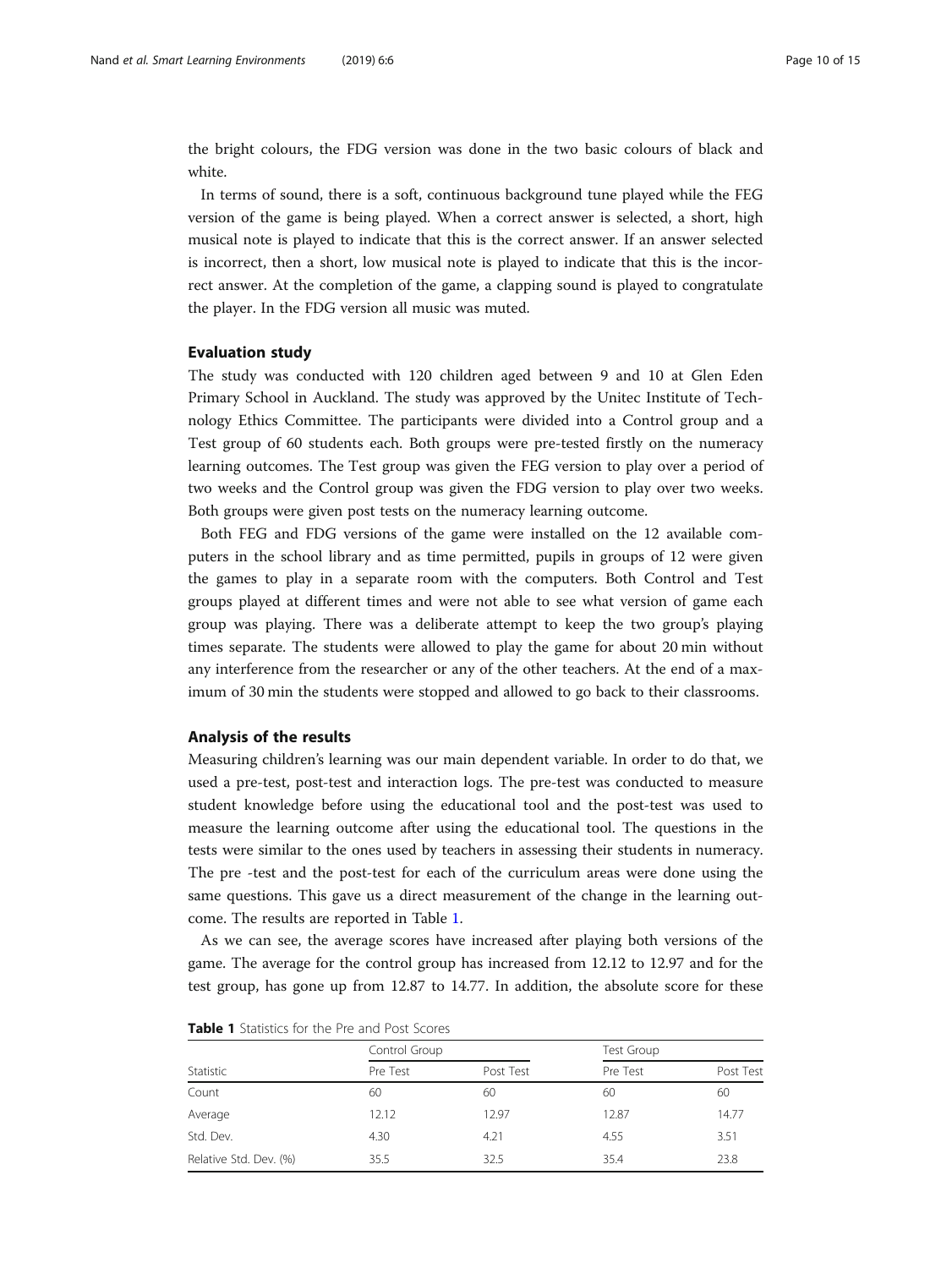equate to an increase of 0.85 or 7% for the control group and an increase of 1.9 or 14.8% for the test group. Thus, the percentage increase in the mean score is twice as much for the FEG compared to the FDG game. Comparison of the post-test scores for the control and the test groups (12.97 compared to 14.77) also shows that the FEG was more effective in raising the performance level of the students. The T-Test values are  $3.63 \times 10$ –10 for the Control group and  $1.31 \times 10$ –31 for the Test group. Both values are orders of magnitude smaller than 0.05, showing that the change in the learning outcome (post-test vs. pre-test) was statistically significant for both groups. Additionally, the T-Test value for the Test group is orders of magnitude smaller than the Control group T-Test value, implying a significant effect of the FEG.

Also, as seen in Table [1](#page-9-0), the standard deviation figures show a consistent decrease from pre-test to post-test in both Control and Test groups. The standard deviation for the Control group decreased from 4.30 to 4.21 and for the Test group it decreased from 4.55 to 3.51. This shows that the scores are more closely clustered near the mean; however, the mean has also increased in value. Hence the decrease in the standard deviation value in combination with the increase in the mean value shows that playing the game in between the pre-test and the post-test had the effect of increasing the scores of the participants. The relative changes in the standard deviation values of the control and test groups show that the effect was comparatively more pronounced for the Test group, indicating the effectiveness of the FEG version of the game.

Table 2 shows the average values of some of the other attributes of the experiments that were extracted from the log files. The participants in the Test group attempted more questions in average, provided more correct answers, spent more time playing the game and reached more levels compared with the Control group—this indicates that the FEG version was better utilised compared with the FDG.

The bar graph in Fig. [5](#page-11-0) shows the maximum level reached by the participants instead of the average as shown in the last row of Table 2. These results further illustrate that the game features integrated in the learning tool were effective in achieving better learning outcomes in terms of higher levels of questions attempted between the Control and Test groups. The higher levels attained indicate that the students effectively learned more by being at the learning task for longer. Conversely, the participants in the Control group were not able to progress as much, probably because of lack of motivation.

The results show that the FEG version significantly improved learning outcomes for numeracy—however, it can be even further improved by adapting the game for more fact manipulation or cognitive based curricula.

|                                | Numeracy |       |
|--------------------------------|----------|-------|
| AV. per participant            | Control  | Test  |
| No. of participants            | 60       | 60    |
| No. of questions attempted     | 9        | 11.5  |
| No. of correct responses       | 8        | 10.5  |
| Time spent playing game (mins) | 9.19     | 10.44 |
| Level reached                  | 1.8      | 23    |

Table 2 Interaction logs for Test and Control Groups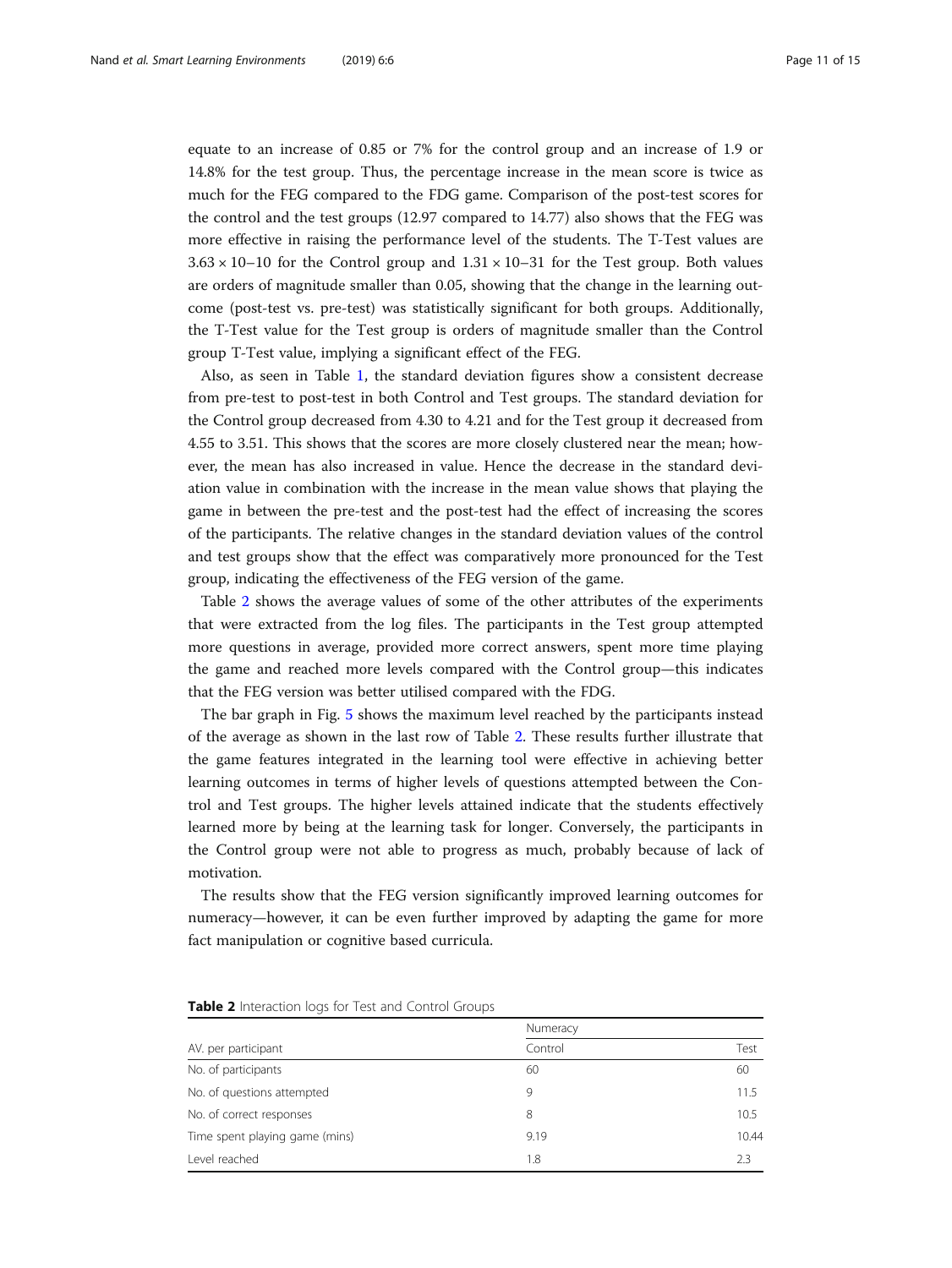<span id="page-11-0"></span>

Cognitive learning is defined as "learning that is concerned with acquisition of problem-solving abilities and with intelligence and conscious thought" (Cognitive Learning, [2018\)](#page-13-0). Numeracy learning is based on problem solving and the game used in this research did not give children an opportunity to practice problem solving skills. To learn mathematics, students must be engaged in exploring, estimating, and thinking rather than recall based learning. Numeracy learning involves understanding the concepts and meanings underlying the operations, as opposed to merely applying rules. So the most important premise of numeracy learning is that when students understand the concepts and reasoning underlying a process, they are more likely to be able to correctly apply that process. This game reinforces previously introduced skills and concepts, but it does not teach players new concepts. Constructivist theorists like Piaget ([1970](#page-13-0)), Vygotsky ([1978](#page-14-0)) and Bruner [\(1960\)](#page-13-0) assert that when students construct personal knowledge derived from meaningful experiences, they are much more likely to retain and use what they have learned. Hence any learning tool, such as the game designed for this study, should be able to suitably support this.

As part of defining a research framework for smart education, Zhu et al. ([2016](#page-14-0)) propose a four tier architecture of smart pedagogies: 1) Class-based differentiated instruction (covering basic knowledge & core skills), 2) Group-based collaborative learning (covering comprehensive ability), 3) Individual-based personalised learning (covering personalised expertise) and 4) Mass-based generative learning (covering collective intelligence). Our contribution in this paper covers the first layer, i.e. class-based differentiated instruction, with the potential to expand to layer 2 (group-based collaborative learning) and layer 3 (individual-based personalised learning).

### Conclusion & Future Work

In this paper we identified the most appealing characteristics of computer games by studying the related literature as well as surveying 120 primary school children. The key features included graphics, feedback and challenge. We then embedded those three characteristics into an educational tool to find out if the modified version could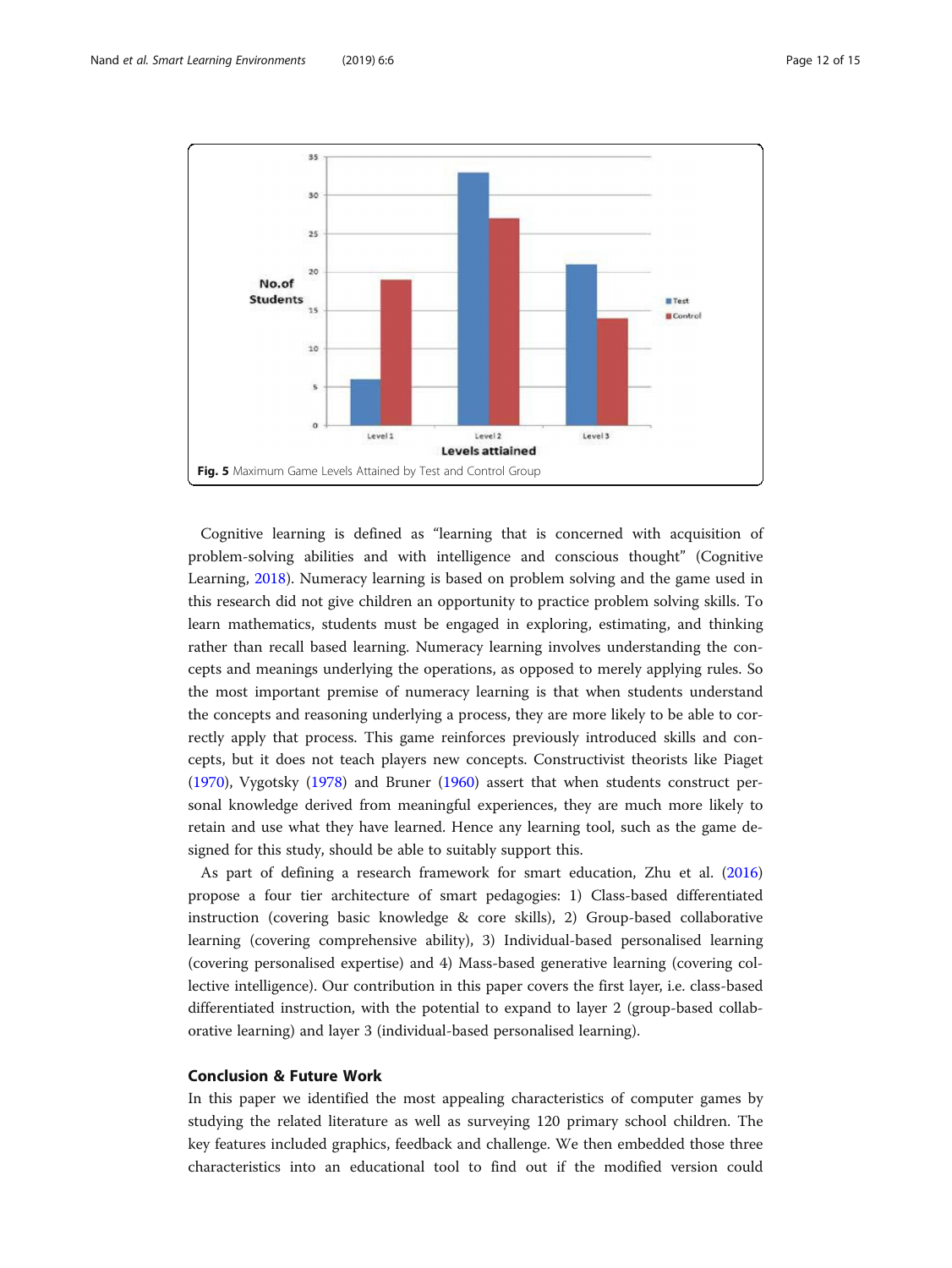enhance children' learning. A second version with minimal features was used as by the control group.

The results showed that FB, CH and GH features embedded into the learning tool were effective in improving learning outcomes. The main dependent variable used was the amount of learning that took place, measured with the use of pre-test and post-test and user interaction data. The T-Test results on the learning outcome scores also showed that the learning outcome was not achieved by random chance, confirming the effectiveness of the learning tool. The T-Test values for the FEG version were orders of magnitude smaller than the FDG version, although both values were less than the accepted critical value of 0.05, implying that while learning outcomes were influenced by both game versions, the FEG version was more influential.

An immediate future work identified from this study is to adapt the game for more cognitive based learning tasks. Numeracy learning task, for example, involves more fact manipulation operations which involves various intermediate steps in order to arrive at the final answer. The support for such intermediate steps was not fully implemented in the current version used for this study. In addition, a more comprehensive set of questions with intermediate questions can be developed in the game to guide the user to a final answer. It would be interesting to see if the effectiveness of the feature enriched educational tool would also be valid in other scenarios such as for secondary school children and in other curriculum areas. We also plan to personalise the questions based on learners' understanding of the concepts and conduct a long-term (6 months) study to find out if there will be significant increase in learning outcomes and amount of enjoyment.

#### Abbreviations

CH: Challenges; FB: Feedback; FDG: Feature Devoid Game; FEG: Feature Enriched Game; GH: Graphics; IGEA: Interactive Games & Entertainment Association

#### Acknowledgements

The first author would like to acknowledge Dr. Parma Nand for his help in implementing the tool and for proofreading the work.

#### Author's contributions

The corresponding author can confirm that all authors have had scientific contribution in this manuscript, with the first and second authors contributing the most to the design, implementation, analysis and write up of the manuscript. All authors read and approved the final manuscript.

#### Funding

No funding was received for this project.

#### Availability of data and materials

The authors do not have ethics approval to make the raw student data or the tool available to anyone outside the organisation, in which the experiment was conducted. Going back to ethics committee to request this is not a feasible option at this stage, as the experiment is already completed. The authors will keep this in mind for future submissions and will explicitly request this in the ethics application.

#### Competing interests

The corresponding author can confirm that none of the authors have any competing interests in the manuscript.

#### Author details

<sup>1</sup>Department of Computer Science, Unitec Institute of Technology, Auckland, New Zealand. <sup>2</sup>Department of Information Technology, Otago Polytechnic Auckland International Campus (OPAIC), Auckland, New Zealand. <sup>3</sup>Department of Computer Science & Software Engineering, Xi'an Jiaotong-Liverpool University, Xi'an, China. <sup>4</sup>Glen Eden Intermediate School, Auckland, New Zealand.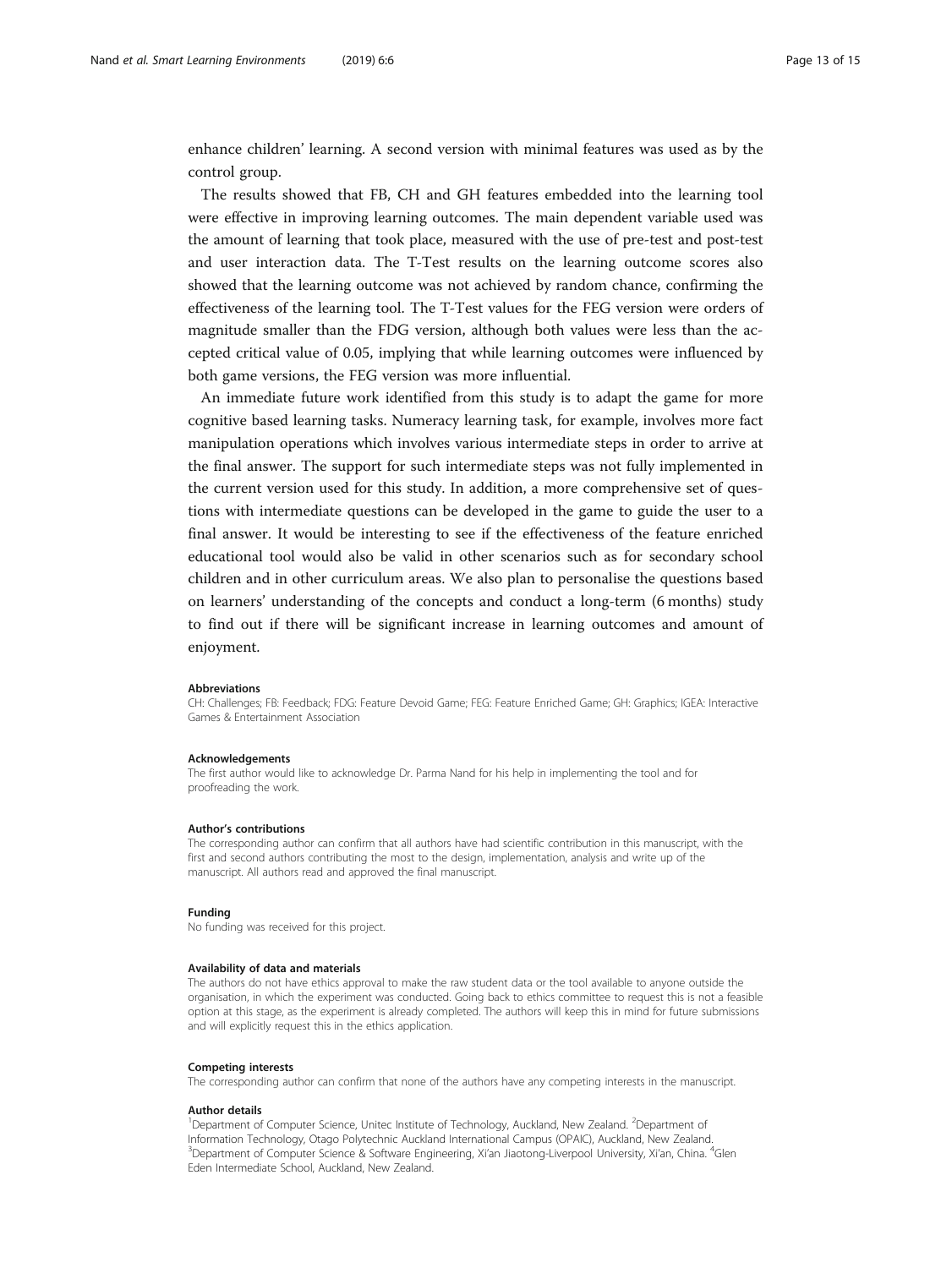#### <span id="page-13-0"></span>Received: 15 April 2019 Accepted: 21 June 2019 Published online: 18 July 2019

#### References

- G. Alankus, A. Lazar, M. May, C. Kelleher, in Proc. Int. Conference on Human Factors in Computing Systems (CHI 2010). Towards customizable games for stroke rehabilitation (ACM Press, Atlanta, GA, USA, 2010)
- N. Baghaei, J. Casey, D. Nandigam, A. Sarrafzadeh, R. Maddison, Engaging Children in Diabetes Education through Mobile Games. P. Isaías (Ed.), Proceedings of the 13th International Conference on Mobile Learning (ML) (Budapest, Hungary, 2017)
- N. Baghaei, D. Nandigam, J. Casey, A. Direito, R. Maddison, Diabetic Mario: Designing and evaluating Mobile games for diabetes education. Games for Health Journal: Research, Development, and Clinical Applications 5(4), 270–278 (2016)
- T. Baranowski, F. Fran Blumberg, R. Buday, A. DeSmet, L.F. Fiellin, C. Green, P.M. Kato, A.S. Lu, A.E. Maloney, R. Mellecker, B.A. Morrill, W. Peng, R. Shegog, M. Simons, A.E. Staiano, D. Thompson, K. Young, Games for health for children—Current status and needed research. Games for Health Journal 5(1), 1–12 (2016)

Berkovsky, S., Freyne, J., Coombe, M., Bhandari, D., Baghaei, N., & Kimani, S. (2010). Exercise and play: Earn in the physical, spend in the virtual. Int. Journal of Cognitive Technology. 14(2), 22–31

- Brand, J. E. (2012). Digital New Zealand 2012. <http://igea.net/wp-content/uploads/2011/10/DNZ12FinalLinkVideo.pdf>. Accessed Dec 2018
- J. Bruner, The Process of Education (Harvard University Press, Cambridge, MA, 1960)
- I. Caponetto, J. Earp, M. Ott, in European Conference on Games Based Learning. Gamification and education: A literature review (Academic Conferences International Limited, 2014), p. 50
- G. Chen, N. Baghaei, A. Sarrafzadeh, C. Manford, S. Marshall, G. Court, in Proc. Australian Computer-Human Interaction Conference (OZCHI 2011). Designing games to educate diabetic children (ACM, New York, 2011)
- D.B. Clark, E.T. Smith, A. Hostetler, A. Fradkin, V. Polikov, Substantial integration of typical educational games into extended curricula. Journal of Learning Sciences 27(2), 265–318 (2018)
- S. Consolvo, K. Everitt, I. Smith, J.A. Landay, in Proc. Int. Conference on Human Factors in Computing Systems (CHI 2006). Design requirements for technologies that encourage physical activity (ACM Press, Montreal, Quebec, Canada, 2006)
- R. Cózar-Gutiérrez, J.M. Sáez-López, Game-based learning and gamification in initial teacher training in the social sciences: An experiment with Minecraft. Int. J. Educ. Technol. High. Educ. 13(1), 2 (2016)
- M. Csikszentmihalyi, Flow: The Psychology of Optimal Experience (Harper Perennial, London, 1990)
- S. De Freitas, Are games effective Learning tools? A review of educational games. J. Educ. Technol. Soc. 21(2), 74–84 (2018)
- S. de Sousa Borges, V.H. Durelli, H.M. Reis, S. Isotani, in Proceedings of the 29th Annual ACM Symposium on Applied Computing. A systematic mapping on gamification applied to education (2014), pp. 216–222
- L. De-Marcos, A. Domínguez, J. Saenz-de-Navarrete, C. Pagés, An empirical study comparing gamification and social networking on e-learning. Comput. Educ. 75, 82–91 (2014)
- P. Denny, in Proceedings of the 46th ACM Technical Symposium on Computer Science Education. Generating practice questions as a preparation strategy for introductory programming exams (ACM, Kansas City, Missouri, USA, 2015)
- D. Dicheva, C. Dichev, G. Agre, G. Angelova, Gamification in education: A systematic mapping study. J. Educ. Technol. Soc. 18, 75 (2015)
- M.D. Dickey, in Proc. An investigation of computer gaming strategies for engaged Learning (American Educational Research Association, Chicago, IL, 2003)
- M.J. Dondlinger, Educational video game design: A review of the literature. Journal of Applied Educational Technology 4(1), 21–31 (2007)
- S.M. Fisch, Making Educational Computer Games "Educational" (Conference on Interaction design and children, Boulder, CO, 2005) p. 2005
- Y. Fujiki, K. Kazakos, C. Puri, P. Buddharaju, I. Pavlidis, J. Levine, NEAT-o-games: Blending physical activity and fun in the daily routine. ACM Comput. Entertain. 6(2), Article 21 (2008)
- D. Gooch, V. Asimina, L. Benton, R. Khaled, in Proceedings of the 2016 CHI Conference on Human Factors in Computing Systems. CHI '16. Using Gamification to motivate students with dyslexia (New York, NY, 2016)
- I. Halim, J. Casey, N. Baghaei, Designing a Virtual Reality Flight Simulator. 26th International Conference on Computers in Education (ICCE 2018) (Manila, Philippines, 2018)
- J. Hamari, Do badges increase user activity? A field experiment on the effects of gamification. Comput. Hum. Behav. 71, 469– 478 (2015). <https://doi.org/10.1016/j.chb.2015.03.036>
- M. Hinds, N. Baghaei, P. Ragon, J. Lambert, T. Dajakaruna, T. Houghton, S. Dacey, J. Casey, in 9th International Conference on Computer Supported Education. Designing a novel educational game for teaching C# programming (Bruce M. McLaren, Porto, Portugal, 2017)
- W.H.-Y. Huang, D. Soman, in Gamification of Education. Research Report Series: Behavioural Economics in Action, ed. by Rotman School of Management, University of Toronto. (2013)
- Cognitive Learning. (2018). In the Free Dictionary online edition. [http://medical-dictionary.thefreedictionary.com/cognitive+](http://medical-dictionary.thefreedictionary.com/cognitive+learning) [learning.](http://medical-dictionary.thefreedictionary.com/cognitive+learning) Accessed Oct 2018
- T.W. Malone, Toward a theory of intrinsically motivating instruction. Cogn. Sci. (4), 333–369 (1981)
- M.D. Merrill, First principles of instruction: Identifying and designing effective, efficient and engaging instruction (Wiley, San Francisco, 2013) (2013)
- A. Mitchell, C. Saville-Smith, The Use of Computer and Video Games for Learning. A Review of the Literature (The Learning and Skills Development Agency, London, 2004)
- N. Nehring, N. Baghaei, S. Dacey, in International Conference on Computer Supported Education (CSEDU), ed. by B. McLaren. Improving students' performance through Gamification: A user study (2018), pp. 213–218
- M. Olsson, P. Mozelius, J. Collin, Visualisation and Gamification of e-Learning and programming education. Electronic Journal of e-Learning 13(6), 441–454 (2015)
- J. Piaget, The Science of Education and the Psychology of the Child (Grossman, New York, NY, 1970)
- D. Pinelle, N. Wong, T. Stach, Heuristic Evaluation for Games: Usability Principles for Video Game Design. In Proc. Conference on Human Factors in Computing Systems (CHI 2008), ACM (Florence, Italy, 2008)